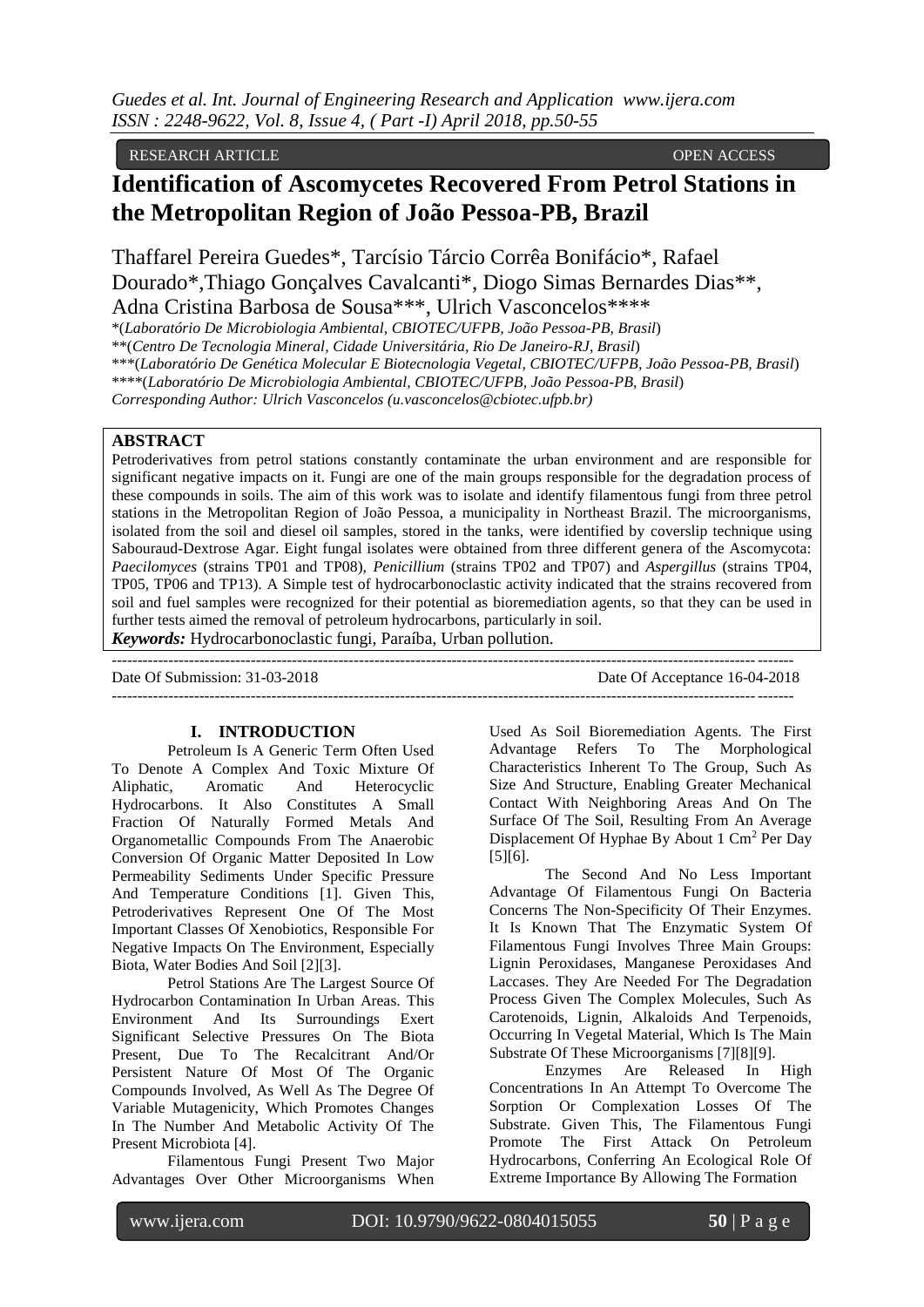Of Less Toxic And/Or More Soluble Metabolites That Can Be Used By Other Microorganisms, Including Other Fungal Species, As Well As By Bacteria [10][11].

Thus, The Aim Of This Work Was To Isolate And Identify Potentially Hydrocarbonoclastic Filamentous Fungi Recovered From Soil And Diesel Oil Stored In Tanks Of Petrol Stations.

## **II. EXPERIMENTAL MATERIALS AND METHODS**

# **2.1. Samples And Collection Points**

The Study Included Two Types Of Samples, Collected In Appropriate Sterilized Containers And Under Aseptic Conditions, At Three Petrol Stations In The Metropolitan Region Of João Pessoa, A Municipality Located In The Northeast Region Of Brazil (Table 1). For The Soil Samples, About 50 g Were Taken Between The Surface And At A 15 cm Depth, Near The Pumps Or In The Surrounding Area. Samples Of 1L Of Fuel Were Purchased.

**Tab. 1** Location Of Collection Points For Soil And Fuel Samples.

| Site | <b>Global Position System</b> |  |
|------|-------------------------------|--|
| 01   | 7°07'58"S 34°51'37"W          |  |
| 02.  | 7°07'42"S 34°52'06"W          |  |
| 03   | 7°06'51"S 34°53'24"W          |  |

#### **2.2 Isolation Of Hydrocarboclastic Filamentous Fungi**

Soil Fungi Were Isolated According To The Modified Method Described By Ben Said Et Al. (2008) [12]. About 10 g Of Soil Were Transferred To Vials Of 500 mL Capacity Containing 100 Ml Of Nutrient Broth And Incubated At Room Temperature For 15 Days. Then, Samples Were Inoculated At The Central Point Of The Surface Of Sabouraud-Dextrose Agar (SDA) To Which Had Been Added 50 mg/L Of Amoxicillin. After An Incubation Period Of 3 To 5 Days At 30°C, The Colonies Were Transferred To Tubes Containing Agar And Kept Under Refrigeration At 4°C.

Isolates From Diesel Oil Were Obtained Using A System Using The Method Described By Brown Et Al. (2010) [13]. A Volume Of The Fuel (50 mL) Was Transferred To A 500 mL Vial Containing 12.5 mL Of Sterile Distilled Water And 12.5 Ml Of Mineral Broth, With The Following Composition: K2HPO<sup>4</sup> (0.5 g/L); (NH4)2SO<sup>4</sup> (0.5 g/L); MgSO<sub>4</sub> (0.5 g/L), FeCl<sub>2</sub> (10 mg/L); CaCl<sub>2</sub> (10 mg/L);  $MnCl_2$  (0.1 mg/L) And  $ZnSO_4$  (0.01 mg/L), pH 7.2±0.2, To Which Had Been Added Traces Of Yeast Extract And Vitamins (7.2±0.2). The System Was Incubated For 14 Days Under Agitation Of 150 RPM At 30°C, And The Fungal Isolate Was Obtained As Described For The Soil Samples.

#### **2.3 Identification Of Filamentous Fungi**

Identification Was Performed By The Coverslip Technique [14]. Initially The Microorganisms Were Collected In Test Tubes Containing SDA, Where The Culture Was Kept At Room Temperature For 15 Days And Then Under Refrigeration At 4°C.

Fragments Of The Fungal Culture Were Inoculated In The Center Of The SDA Surface. The Plates Were Then Maintained At Room Temperature. Observations Were Performed Over 15 Days At 48h Intervals, Except On The Last Day, When The Interval Was 24h. The Measurements Were Carried Out With A Millimeter Ruler And Were Used To Construct A Graph For Radial Growth Observation.

For The Evaluation Of The Microstructures, The Coverslip Plate Culture Technique Was Performed. Fragments Of The Fungal Colony Were Strategically Placed On The Surface Of The SDA In The Petri Dishes And Covered With A Pre-Flanged Coverslip. After Growth, The Coverslips Were Removed Every 24 Hours And Placed Inverted On A Slide Containing Violet Crystal Dye And Observed Under An Optical Microscope. All The Experiments Were Carried Out At The Laboratory Of Environmental Microbiology Of The Biotechnology Center Of The Federal University Of Paraíba.

## **2.4. Hydrocarbonoclastic Activity Test**

A Rapid Oil Drop Collapse Test Was Carried Out Using Microdilution Plates Containing 1.5 mL Of Mineral Broth, 25 mL Of Fungal Suspension (10<sup>8</sup> CFU/mL), 10 mL Of Oil (Diesel And Lubricating Oil) And 1,5 mL Of A 10% Solution Of 2,6-Dichlorophenol Indophenol 10% (DCPIP). The Plates Were Incubated At Room Temperature For 10 Days With Observations Each 24h Until The Vanishing Of The Blue Color [15].

# **III. RESULTS AND DISCUSSION**

Under The Conditions Offered In This Study, It Was Possible To Obtain Eight Isolates From At Least Three Different Genera Of The Ascomycota (Table 2).

The Mycelial Growth Of Fungal Isolates, With The Exception Of TP13, Was Evaluated For 15 Days In SDA (Fig. 1). The Isolate TP01 Showed A Faster Growth. On The Eighth Day Of Growth, It Occupied The Entire Surface Of The Culture Medium Contained In The Petri Dish.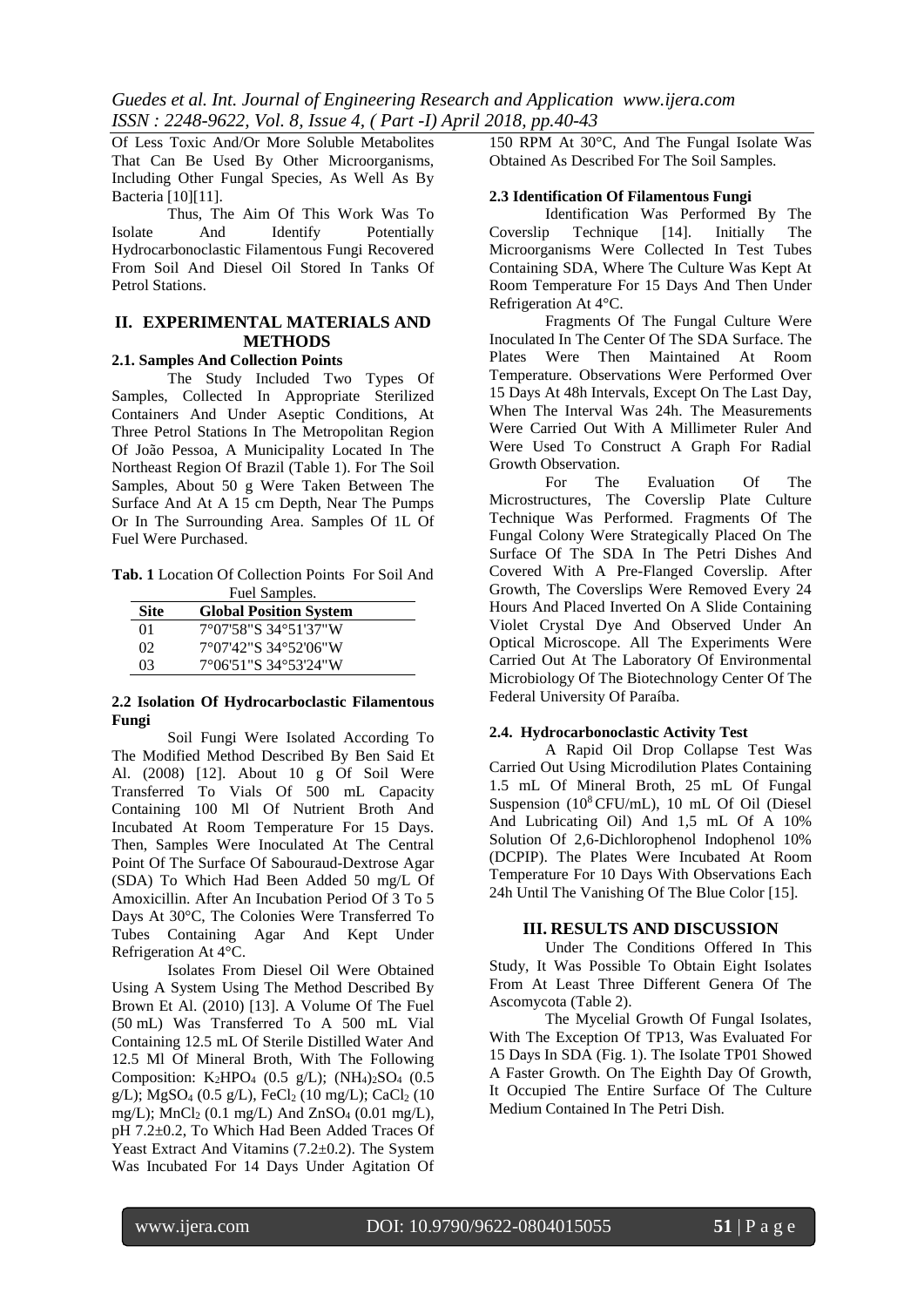*Guedes et al. Int. Journal of Engineering Research and Application www.ijera.com ISSN : 2248-9622, Vol. 8, Issue 4, ( Part -I) April 2018, pp.40-43*

| Tab. 2 Origin, Identification Of Fungal Isolates And |  |  |  |  |
|------------------------------------------------------|--|--|--|--|
| Oil Drop Collapse Time                               |  |  |  |  |

| $\frac{1}{2}$ . $\frac{1}{2}$ . $\frac{1}{2}$ . $\frac{1}{2}$ . $\frac{1}{2}$ |        |                       |                                      |   |  |  |
|-------------------------------------------------------------------------------|--------|-----------------------|--------------------------------------|---|--|--|
| Strains                                                                       | Source | Genera                | Oil<br>Drog<br><b>Colapse (Days)</b> |   |  |  |
|                                                                               |        |                       | LO                                   | D |  |  |
| TP <sub>01</sub>                                                              | Fuel   | Paecilomyces Sp       | 3                                    | 2 |  |  |
| <b>TP02</b>                                                                   | Soil   | Penicilium Sp         | 2                                    | 3 |  |  |
| TP <sub>04</sub>                                                              | Soil   | <i>Aspergillus</i> Sp | 3                                    | 4 |  |  |
| TP <sub>05</sub>                                                              | Soil   | Aspergillus Sp        | $\overline{2}$                       | 3 |  |  |
| <b>TP06</b>                                                                   | Soil   | Aspergillus Sp        | 2                                    | 3 |  |  |
| TP <sub>07</sub>                                                              | Soi1   | Penicillium Sp        | 2                                    | 3 |  |  |
| TP <sub>08</sub>                                                              | Fuel   | Paecilomyces Sp       | $\overline{2}$                       | 3 |  |  |
| TP13                                                                          | Soil   | <i>Aspergillus</i> Sp | 2                                    | 3 |  |  |





**Fig. 1** Size Of Seven Fungal Colonies For 15 Days In Sabouraud-Dextrose Agar.

These Results Indicated That The Culture Medium Used Was Effective In Promoting Growth And Sporulation At Room Temperature  $(\pm 30^{\circ}C)$ , As It Provided The Nutritional Supply Required For The Different Fungal Isolates, Favoring *In Vitro* Development.

Fig. 2 Illustrates The Macroscopic Appearance Of Colonies TP01 And TP05, Exhibiting Variations In Texture And Staining. The TP01 Colony Presented Aerial Mycelium Of Cottony Appearance, Containing Few Conidia And A Brown To Cream Pigmentation (Front And Back Of The Colony). The TP05 Colony Showed A Velvety Dark Green Appearance With White Borders, A Mass Of Greenish-Colored Conidia And A Creamy Pigmentation On The Back Of The Colony.

The Vegetative And Reproductive Structures Present In The Different Fungal Isolates Were Analyzed By The Coverslip Technique. For All Isolates, Only The Formation Of The Branched Mycelium Was Displayed In The First 24 Hours. From The 48 Hours, The Mycelial Differentiation Could Be Observed, Where Morphological Differences Between The Vegetative And

Reproductive Structures Of The Different Isolates Were Identified.



**Fig. 2** Macroscopic Aspects Of Two Isolates In Sabouraud-Dextrose Agar. TP01, Front (A) And Back (B) And Soil: TP05, Front (C) And Back (D).

The TP01 And TP08 Isolates From Diesel Oil Presented Single Conidiophores And Verticillate Twigs With Two To Four Phialides. The Phialides Displayed An Intumescent Basal Portion And An Elongated Portion Which Produced And Sustained The Ellipsoid Conidia. These Characteristics Identified The Species As The Genus *Paecilomyces*.

The Isolates TP02 And TP07 (Soil) Were Biverticilated, With Conidiophores, Metulae And Rough Phialides, In Which Spherical Conidia Were Distributed. These Structures Are Characteristic Of The Genus *Penicillium*. In The TP04, TP05, TP06 And TP13 Isolates Collected From The Soil, Characteristic Structures Of The Genus *Aspergillus* Were Identified, For Example, As Simple Conidiophores Distributed In The Form Of Bunches And Arranged On A Vesicle.

Conidia Are Reproductive Elements Of Asexual Origin Capable Of Withstanding Adverse Conditions, And Germinating Under Favorable Conditions, Ensuring The Propagation Of The Species [16]. The Different Morphological Types Of Conidia Found In The Isolates Of *Paecilomyces* sp, *Aspergillus* sp And *Penicillium* sp Are Characterized As Ectospores Because They Are Formed At The Extremities Of Special Hyphae, Called Conidiophores [17]. The Arrangement Of The Conidiophores, The Structures Where The Conidia Are Deposited And The Form Of The Conidia Are Essential Taxonomic Characteristics To Distinguish The Species Within The Different Genera [18].

*Paecilomyces* sp, *Aspergillus* sp And *Penicillium* sp Are Considered Eucarpic Fungi [19], With Characteristics Easily Identified In Leaflet Culture. Reproductive Structures Appeared Only In One Part Of The Somatic Structures, The Remaining Part Being The Vegetative Form. In General, The Somatic Structures Are Different From The Reproductive Ones And They Have A Diversification Of Forms On Which Species Classification Is Also Based [20].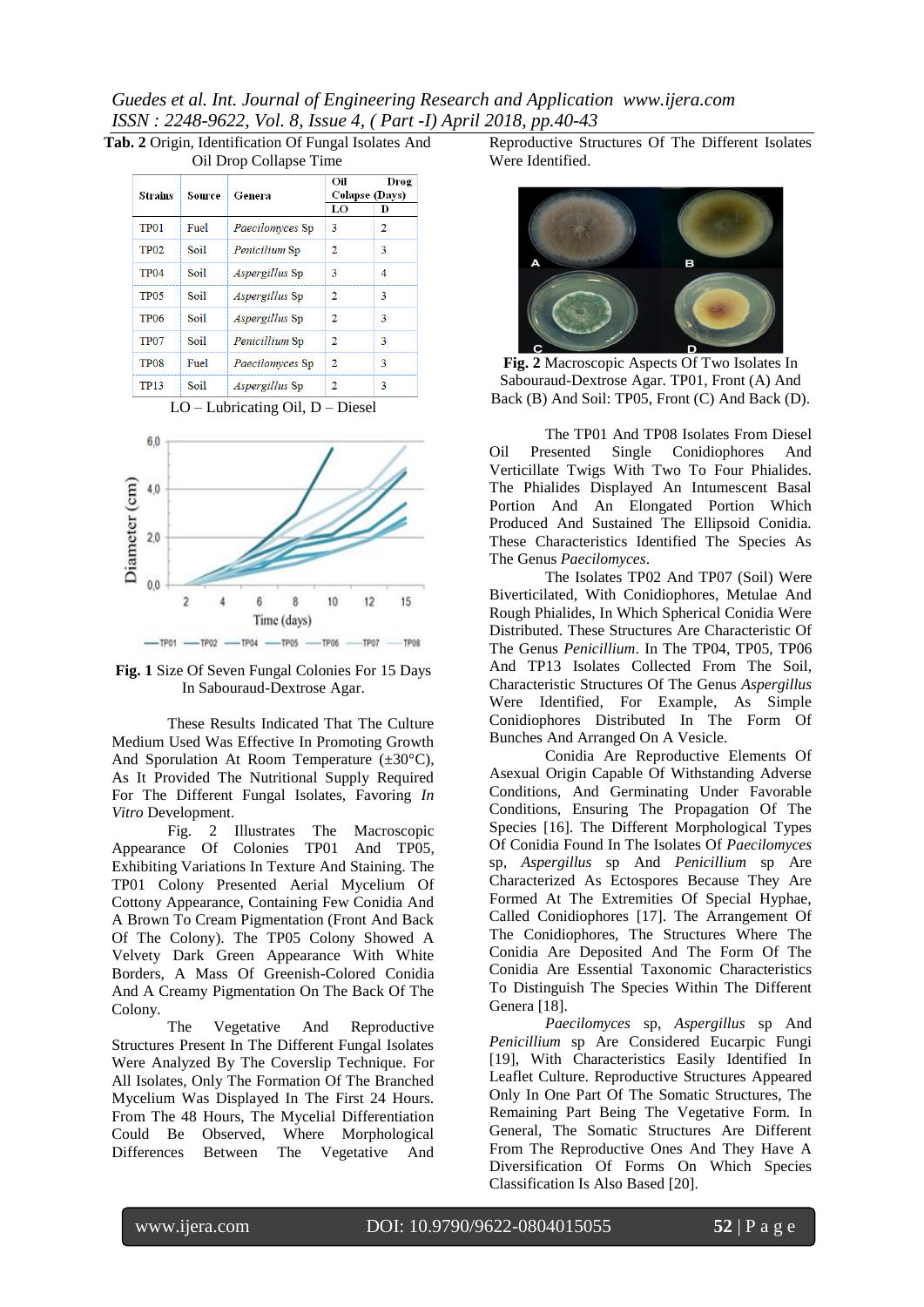*Guedes et al. Int. Journal of Engineering Research and Application www.ijera.com ISSN : 2248-9622, Vol. 8, Issue 4, ( Part -I) April 2018, pp.40-43*

All The Genera For Which The Isolates Were Identified Have Been Reported In The Literature As Bioremediation Agents Of Soils Contaminated By Petroderivatives Or Crude Oil, Either As Axenic Cultures Or In Consortia [21][22].

In Light Of This, Our Study Aimed To Obtain Hydrocarbonoclastic Organisms For Bioremediation Studies. The Type Of Impacted Area Chosen For The Collections Was Decided Based On The Premise That At The Petrol Stations, Where Conservation Status Was Visually Compromised, The Contamination History Would Guarantee Already Adapted Organisms.

In The Hydrocarbonoclastic Activity Test, With The Exception Of The Strains Recovered From Fuel Samples, The Lubricating Oil Drop Collapsed Before The Diesel Oil (Table 2). This Suggests A Preferential Use Of C20-C40 Aliphatic Compounds As Sole Source Of Carbon, As Well As The Possible Interference Of The Preservatives Added To Diesel Oil On The Growth Of Microorganisms Is This Fuel Mixture [11]. In Addition, The Fungal Strains Isolated From The Diesel Were More Adapted To This Fuel Than The Strains Recovered From Soil Samples.

Although Brazilian Regulates The Environmental Pollution Prevention And Control Of Petrol Stations [23], Most Of These Facilities Still Represent A Great Risk Due To The Location And The Poor State Of Conservation Of Their Storage Tanks. These Tanks Are Subject To Chemical And Microbiological Corrosion, Contributing To Leaks And Resulting In Soil Contamination And Changes In Soil Biota [24].

A Surprising Finding Of The Study Was The Obtaining Of Two *Paecilomyces* sp. In The Diesel Samples. This Is An Explicit Sign Of The State Of Conservation Of The Tanks, Signaling The Risk Of Contamination Of The Stored Product And, Consequently, Revealing An Imminent Environmental Impact [25]. According To Literature, The Occurrence Of Hydrocarboclastic Microorganisms In Storage Tanks Is Based On Two Aspects: The Presence Of Water And Ability Of The Microorganisms To Use Carbon From The Fuel [26].

The Presence Of An Intermediate Zone Between Stored Fuel And Water Carried By Rain Is A Favorable Medium For Microbial Growth In Tanks [27]. Additionally, Water May Also Originate From Other Sources, Such As The Fraction In The Composition Of The Fuel Itself, The Residue Produced In The Cleaning Operations, Ineffective Waterproofing, Condensation Of Air Droplets And Infiltration During The Replacement Procedure In The Tanks [25].

The Detection Of Filament Fungi In Diesel Also Indicates That Other Micro-Organisms,

Such As Bacteria And Yeast, May Be Present, Which Implies Possible Damage To The Facility And To The Consumer. Future Studies With The Isolates Will Be Able To Characterize Them With Respect To The Biodegradable Potential For Their Use In Tests Aiming At The Removal Of Petroleum Hydrocarbons In Soils.

#### **IV. CONCLUSIONS**

All Strains Of Filamentous Fungi Recovered At Petrol Stations Were Recognized For Their Potential As Bioremediation Agents. On The Other Hand, Obtaining Fungi In The Stored Fuel Samples Reflects The Conditions Of The Storage Tanks, Where The Degree Of Contamination Is Not Known, Nor The Possible Consequences Involved, With Respect To The Environmental Impacts, Corrosion Of The Tanks And Deterioration Of Stock.

#### **Aknowledgments**

This Work Was The Result Of A Study On The Degradation Of Petroleum Hydrocarbons In Soil By Microorganisms Isolated From Impacted Environments, Funded By CNPq (Process n° 477305/ 2013-0), Which The Authors Thank The Support. The English Text Of This Paper Has Been Revised By Sidney Pratt, Canadian, MAT (The Johns Hopkins University), Rsadip - TESL (Cambridge University).

## **REFERENCES**

- [1] J.G. Speight And N.S. El-Gendy, Petroleum Composition And Properties, In J.G Speight And N.S. El-Gendy (Ed.), *Introduction To Petroleum Biotechnology*, 1 (Huston, TX: Gulf Publishing Company, 2018), 1-39.
- [2] S. Drozdova, W. Ritter, B. Lendl And E. Rosenberg. Challenges In Determination Of Petroleum Hydrocarbons In Water By Gas Chromatography (Hydrocarbon Index). *Fuel*, 113, 2013, 527-536.
- [3] C. Sivaraman, A. Ganguly, M. Nikolausz And S. Mutnuri, S. Isolation Of Hydrocarbonoclastic Bacteria From Bilge Oil Contaminated Water. *International Journal Of Environmental Science & Technology*, 8(*3*), 2011, 461-470.
- [4] Y. Jiang, Y. Li, X.J. Kang, Q. Zhou, X. Zhou, Y. Zhu. Characteristics Of Leakage Pollution Of Longpan Road Gas Station And Its Enlightenment. *Journal Of Environmental Protection*, 3(*1*), 2012, 49- 54.
- [5] X. Li, P. Li, X. Lin, C. Zhang, Q. Li And Z. Gong. Biodegradation Of Aged Polycyclic Aromatic Hydrocarbons (PAHs) By Microbial Consortia In Soil And Slurry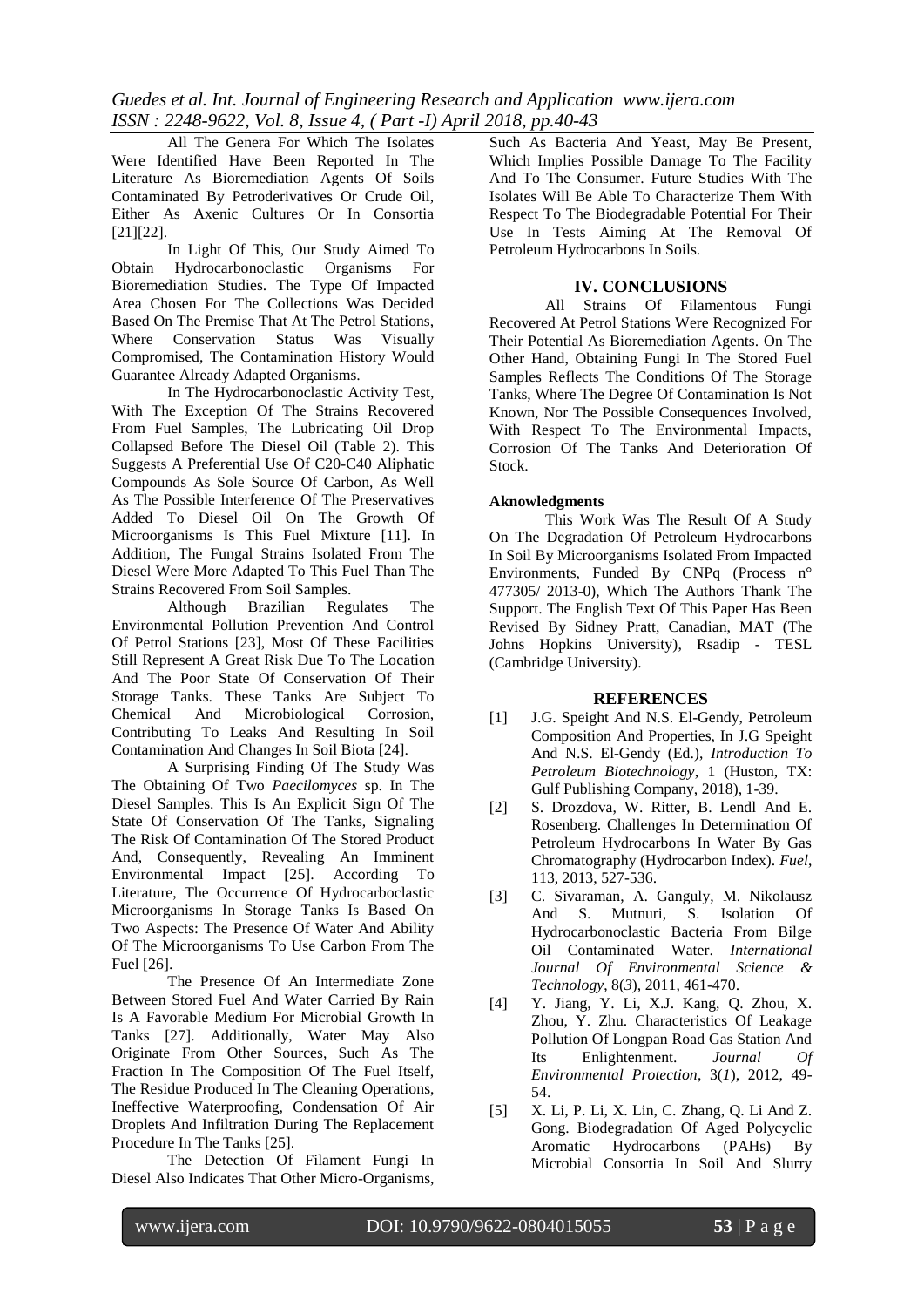*Guedes et al. Int. Journal of Engineering Research and Application www.ijera.com ISSN : 2248-9622, Vol. 8, Issue 4, ( Part -I) April 2018, pp.40-43*

Phases. *Journal Of Hazardous Materials*, 150(*1*), 2008, 21-26.

- [6] S. Boonchan, M.L. Britz And G.A. Stanley. Degradation And Mineralization Of High-Molecular-Weight Polycyclic Aromatic Hydrocarbons By Defined Fungal-Bacterial Cocultures. *Applied And Environmental Microbiology*, 66(*3*), 2000, 1007-1019.
- [7] A. D'Annibale, F. Rosetto, V. Leonardi, F. Federici And M. Petrulciolli. Role Of Autochthonous Filamentous Fungi In Bioremediation Of A Soil Historically Contaminated With Aromatic Hydrocarbons. *Applied And Environmental Microbiology*, 72(*1*), 2006, 28-36.
- [8] C. Novotný, K. Svobodová, R. Erbanová, T. Cajthaml, A. Kasinath, E. Lang And V. Šašek. Ligninolytic Fungi In Bioremediation: Extracellular Enzyme Production And Degradation Rate. *Soil Biology And Biochemistry*, 36(*10*), 2004, 1545-1551.
- [9] R. Canet, J.G. Birnstingl, D.G. Malcolm, J.M. Lopez-Real And A.J. Beck. Biodegradation Of Polycyclic Aromatic Hydrocarbon (PAHs) By Native Microflora And Combinations Of White-Rot Fungi In A Coal-Tar Contaminated Soil. *Bioresource Technology,* 76(*2*), 2001, 113-117.
- [10] U. Vasconcelos, F.P. França And F.J.S. Oliveira. Removal Of High-Molecular Weight Polycyclic Aromatic Hydrocarbons. *Química Nova*, 34(*2*), 2011, 218-221.
- [11] N.C. Romero, M.I. Urrutia, H.E. Reinoso And M.M. Kiernan. Benzo[A]Pyrene Degradation By Soil Filamentous Fungi. *Journal Of Yeast And Fungal Research,* 1(*1*), 2010, 25-29.
- [12] O. Ben Said, M.S. Goñi-Urriza, M. El Bour, M. Dellari, P. Aissa And R. Duran. Characterization Of Aerobic Polycyclic Aromatic Hydrocarbon-Degrading Bacteria From Bizerte Lagoon Sediments, Tunisia. *Journal Of Applied Microbiology*, 104(*4*), 2008, 987-997.
- [13] L.M. Brown, J.P. Mccomb, M.D. Vangsness, L.L. Bowen, S.S. Mueller, L.M. Balster And C.A. Bleckmann. Community Dynamics And Phylogenetics Of Bacteria Fouling Jet A And JP-8 Aviation Fuel. *International Biodeterioration & Biodegradation*, 64(*3*), 2010, 253- 261.
- [14] P. Genhardt, R.G.E. Murray, W.A. Wood And N.R. Kieg, *Methods For General And Molecular Bacteriology* (Washington: American Society For Microbiology, 1994).
- [15] K.G. Hanson, J.D. Desai And A.J. Desai. A Rapid And Simple Screening Technique For Potential Crude Oil Degrading

Microrganisms*. Biotecnology Techiques*, 7(*10*), 1993, 745-748.

- [16] R. Teertstra, M. Tegelaar, J. Dijksterhuis, E.A. Golovina, R.A. Ohm And A.B. Wösten. Maturation Of Conidia On Conidiophores Of *Aspergillus Niger*. *Fungal Genetics Biol*ogy, 98(*1*), 2017, 61-70.
- [17] T.N Taylor, M. Krings And E.L. Taylor, Ascomycota, In T.N. Taylor, M. Krings And E.L. Taylor (Ed.), *Fossil Fungi*, 8 (Cambridge, MA: Academic Press, 2015), 129-172.
- [18] E. Aranda, P. Godoy, R. Reina, M., Badia-Fabregat, M. Rosell, E. Marco-Urrea And I. García-Romera. Isolation Of Ascomycota Fungi With Capability To Transform PAHs: Insights Into The Biodegradation Mechanisms Of *Penicilium Oxalicum. Internnational Biodeterioration & Biodegradation*, 122(*8*), 2017, 141-150.
- [19] C.J. Alexopoulosims, C.W. Mims And M. Blackwell, *Introductory Mycology* (Indianapolis, IN: Wiley, 2007).
- [20] K. Elena And A.C. Pappas. Pathogenicity And Vegetative Compatibility Of *Fusarium Oxysporum* F. Sp. *Phaseoli* In Greece*. Journal Of Phytopathology*, 150(*8-9*), 2002, 495-499.
- [21] A.C.O. Chagas-Spinelli, M.T. Kato, E.S. Lima And S. Gavazza. Bioremediation Of A Tropical Clay Soil Contaminated With Diesel Oil*. Journal Of Environmental Management*. 113, 2010, 510-516.
- [22] M.G. Mancera-López, F. Esparza-García, B. Chávez-Gomez, R. Rodríguez-Vázquez, G. Saucedo-Castañeda And J. Barrera-Cortés. Bioremediation Of An Aged Hydrocarbon-Contaminated Soil By A Combined System Of Biostimulation-Bioaugmentation With Filamentous Fungi*. International Biotederioration & Biodegradation*, 61(*2*), 2008, 151-160.
- [23] CONAMA Brazilian Environmental Counsil. Resolução N° 273, De 29 De Novembro De 2000.
- [24] J. Lindorfer, K. Fazeni And H. Steinmüller. Life Cycle Analysis And Soil Organic Carbon Balance As Methods For Assessing The Ecological Sustainability Of 2nd Generation Biofuel Feedstock. *Sustainable Energy Technologies And Assessments*, 5(*1*), 2014, 95-105.
- [25] R. Dourado, T.P. Guedes, T.T.C. Bonifácio, T.G. Cavalcanti, R.A. Travassos And U. Vasconcelos. Determination Of Microbial Contaminants Recovered From Brazilian Petrol Stations. *Revista Mexicana De. Inginería. Quimica*, 16(*3*), 2017, 984-991.